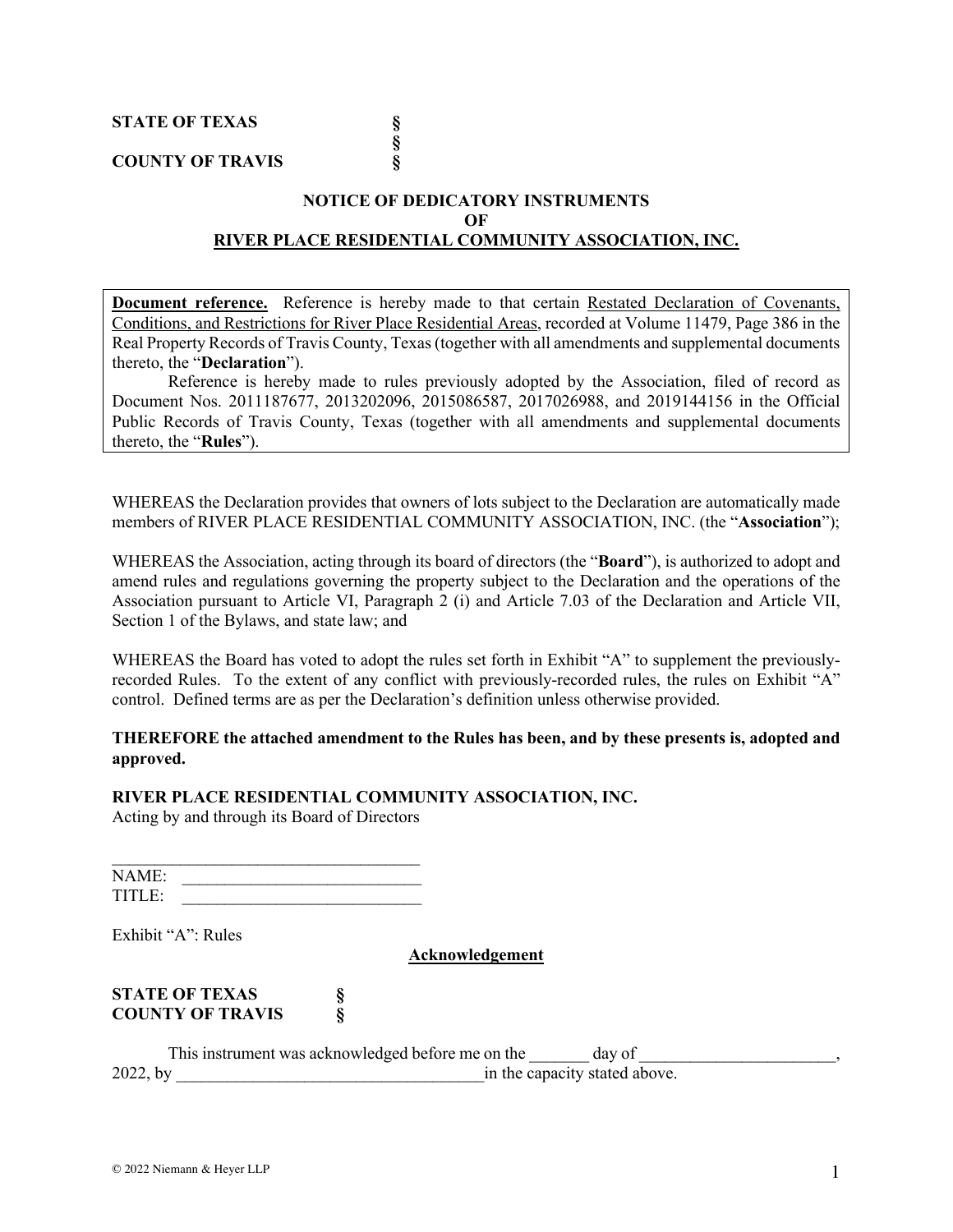Notary Public, State of Texas

 $\mathcal{L}_\text{max}$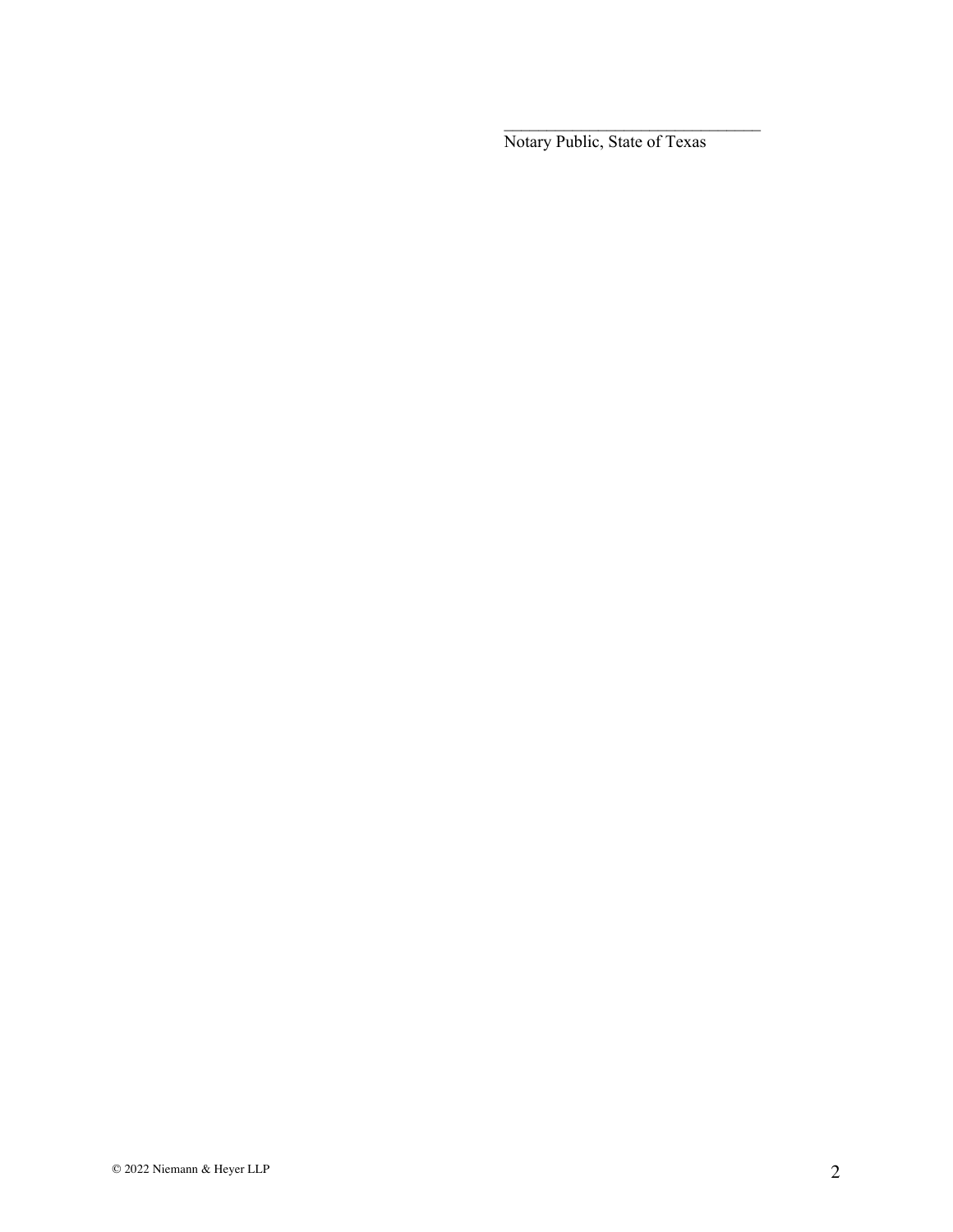# **EXHIBIT "A"**

# RULES OF RIVER PLACE RESIDENTIAL COMMUNITY ASSOCIATION, INC.

## **TABLE OF CONTENTS**

#### **SECTIONS:**

- **Vehicles**
- **Short-term rentals**
- **Pool enclosure fencing**
- **Religious Displays**
- **Security Measures**
- **Bid protocol for projects exceeding \$50,000**
- **Transfer fees**
- **Collection protocol**

## **VEHICLES**

## BEFORE YOU PURCHASE A LARGE VAN OR OTHER LARGE VEHICLE, MAKE SURE IT COMPLIES WITH THE SPECIFICATIONS OUTLINED IN THIS RULE

Sections 4.19 and 4.20 of the Declaration<sup>1</sup>, among other provisions:

- Prohibit unsightly items in the community, including without limitation trailers and buses must be kept only in enclosed structures except when in actual use.
- Require residences to have sufficient garage space for all vehicles to be kept on the lot.
- Prohibit vehicles more than <sup>3</sup>/<sub>4</sub> tons from being kept on the Property without ACC permission.
- Require that after sunset all vehicles are kept in the enclosed garage unless a variance is granted by the association.
- Street parking is prohibited for all owner/occupant vehicles.
- Prohibit commercial vehicles from being parked on the lot unless temporarily parked for purposes of servicing a lot.
- Prohibit boats, RVs and travel trailers from being parked in the neighborhood unless parked within an enclosed garage. However such items may be parked on a Lot or street during times that they

 $1$  See 9<sup>th</sup> amendment to Declaration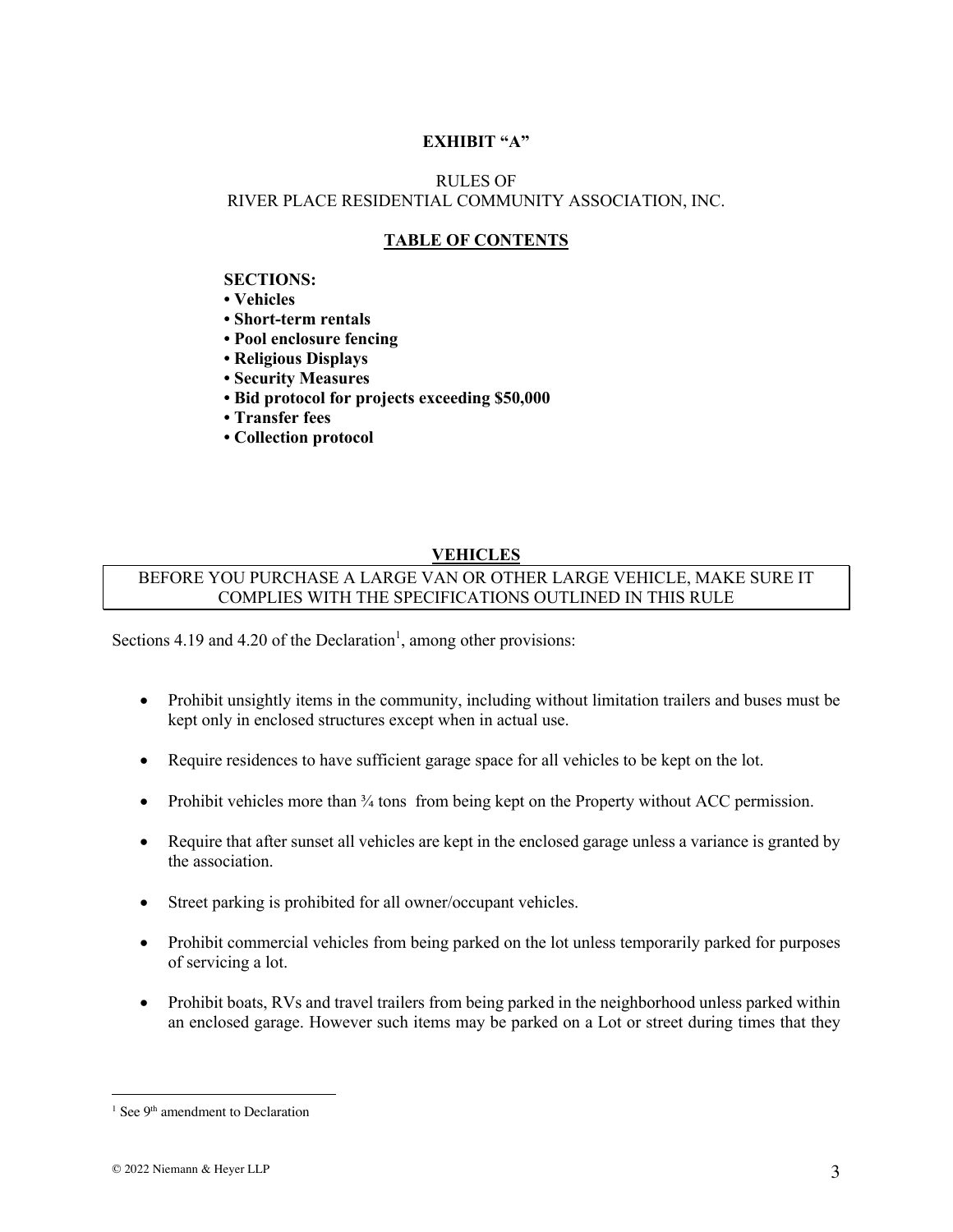are being loaded, unloaded or cleaned. The boat, RV or trailer must be in the process of active unloading, loading, or cleaning in order to be parked<sup>2</sup>.

#### PROHIBITED VEHICLES:

#### Height and length restriction:

Any vehicle taller than 82" or longer than 22' is considered unsightly and not allowed to be parked other than in a garage or behind an approved screening structure.

#### RVs, campers, trailers, etc. are prohibited:

Any van or vehicle similar in appearance to an oversized van (Ford Transit, Mercedes Sprinter, RAM Promaster, Nissan NV, etc.) taller than 82" is considered an RV for purposes of interpreting the Declaration's reference to RVs.

Any vehicle that is designed for or capable of being used for sleeping (for example that contains a bed, or couch or other item that converts to a bed) or is otherwise outfitted for camping such as with external awnings, cooking fixtures or hook ups, or toilet fixtures or hook ups – is considered an RV and not allowed in the community except in approved enclosed garages. All vehicles kept on site in view generally must have passenger seats and be used for daily transportation purposes only.

The association may require inspection of any vehicle to aid in determination of RV or non-RV status. Issuance of a parking sticker/permit is not determinative – for example if an owner applies for a parking sticker for a vehicle over 82", if a sticker is issued it is automatically void *– it is not the association's duty for example to drill down on the length of a vehicle submitted for permit, it is the owner's duty to ensrue compliance with the rules.* 

This is not an exclusive list of prohibited vehicles. If you have ANY questions as to whether a vehicle is permitted to be kept in view you are advised to contact the association.

# **LEASING**

Section 4.23 of the Declaration  $(9<sup>th</sup>$  amendment) provides among other things:

- Owners may lease their Residences
- All leases must be in writing and provide that the tenant is bound by all dedicatory instruments of the Association (Declaration, Bylaws, and Rules). \*\*\**Please note that specific lease provisions are required for STRs per these rules.*
- Owners are liable for all tenant violations of the dedicatory instruments
- Owners must provide copies of all leases to the Association together with the name, address and phone number of the person administering the lease (owner, a property manager, etc.)

To advance the goals of maintaining neighborhood quality and ambiance while still allowing Owners to lease their homes, short term renting, **defined as any rental for a period of fewer than 30 days**is restricted as provided herein.

Short Term Rental (STR) Requirements:

1. No Type 2 STRs are allowed. Type 2 is as defined by the City of Austin -- Type 2 STRs are homes that are not owner-occupied.

 $2$  Residents cannot, for example, clean the RV for an hour one day, and leave it parked and commence cleaning again the following day – it must be moved off-site or into an enclosed garage except when actual, active, cleaning, loading or unloading is ongoing.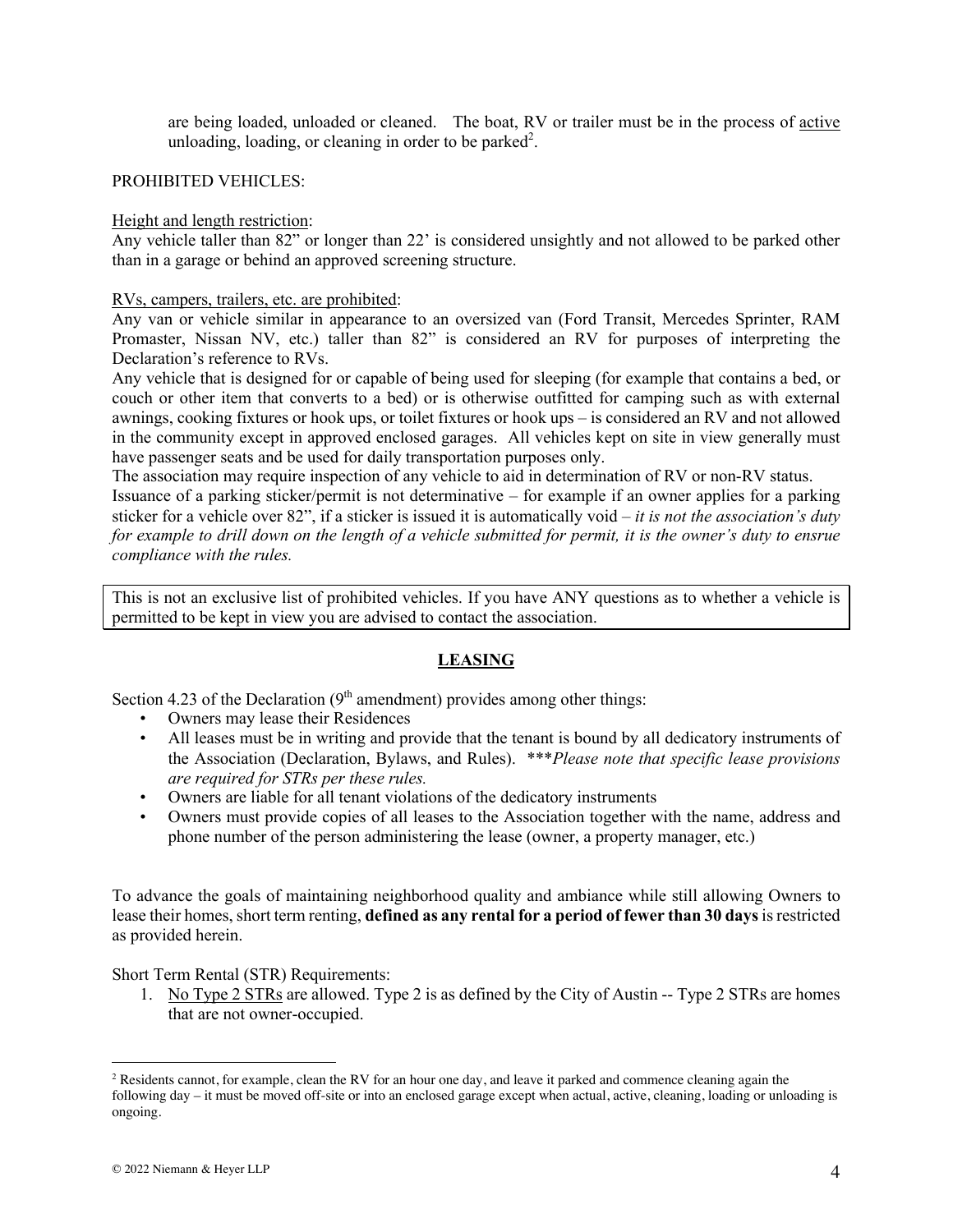- 2. No STR is allowed if the home is listed for sale or an active notice of designation of trustee is filed of record for a pending foreclosure on the home, or the owner has otherwise been provided notice that the home is in the foreclosure process by a lienholder.
- 3. Registration. Owners wishing to STR must first (1) register as a STR Owner with the HOA's management company by submitting a fully-executed STR registration form promulgated by the Association and (2) provide a \$1,000 STR deposit with the Association.
	- a. An STR carried out without a fully-executed application and a deposit on file will result in a minimum fine of either (i) \$500 per day not registered or (ii) the daily rental rate, whichever greater.
	- b. The deposit will be kept by the Association for the duration of any STR registration. Any fines or damages related to an STR will be deducted from the deposit, but the deposit is not the maximum amount of potential damages or fines for which the Owner may be held responsible. Should any amount of the deposit be used by the Association, no further STR may be carried out until the owner replenishes the full \$1,000 deposit.
- 4. Management companies. If an Owner utilizes a management company or other agent to assist with advertising and leasing, the Owner must provide such agent a copy of this rule.
- 5. Responsibility for Violations. Owners are responsible for all violations of these rules or any dedicatory instrument provision including violations caused by tenants, tenants' guests or invitees, managing agents, or other agents of Owner.
- **6.** Advertising and Administering STRs.
	- **a.** ALL advertisements for STRs, including ANY advertisement that quotes daily/nightly rates or anything less than monthly rates must include in a prominent location the following verbiage in bold, underlined, or other conspicuous type: **"This property is located in the serene River Place neighborhood. Renters must act in a respectful manner when on the property and must not cause any nuisance or other disturbance to neighbors. The River Place neighborhood effectively shuts down at 10:00 pm. However no unreasonable noise or other disturbance is allowed at any time."**
	- b. Owners must set expectations for STR tenants to uphold the family-friendly rules and values of River Place. Owners must utilize pre-arrival messaging, on-site messaging and signage, in-person check ins, or welcome calls to accomplish the following. Owners must be able to prove such messaging was carried out upon request of the Association for such documentation:
		- i. No parties without prior written consent of the Association. A party is defined as more than the allowed number of occupants at the property (see rule 7 below). Any such event must abide by the Noise and Parking Management Plan.
		- ii. No illegal or unlawful activity may occur on the property.
		- iii. No illegal drugs may be brought to or used on the property. The association may in its discretion report any such items or suspicion of such items to law enforcement.
		- iv. No unreasonable noise or other nuisance/disturbance. What constitutes unreasonable noise or other nuisance/disturbance will be determined in the sole discretion of the Board.
		- **v.** If any violation of these rules occurs, the Owner must upon notice from the Association require his tenants to vacate within two hours. *This must be written into all leases, the duty to vacate within two hours should any rule violation occur.*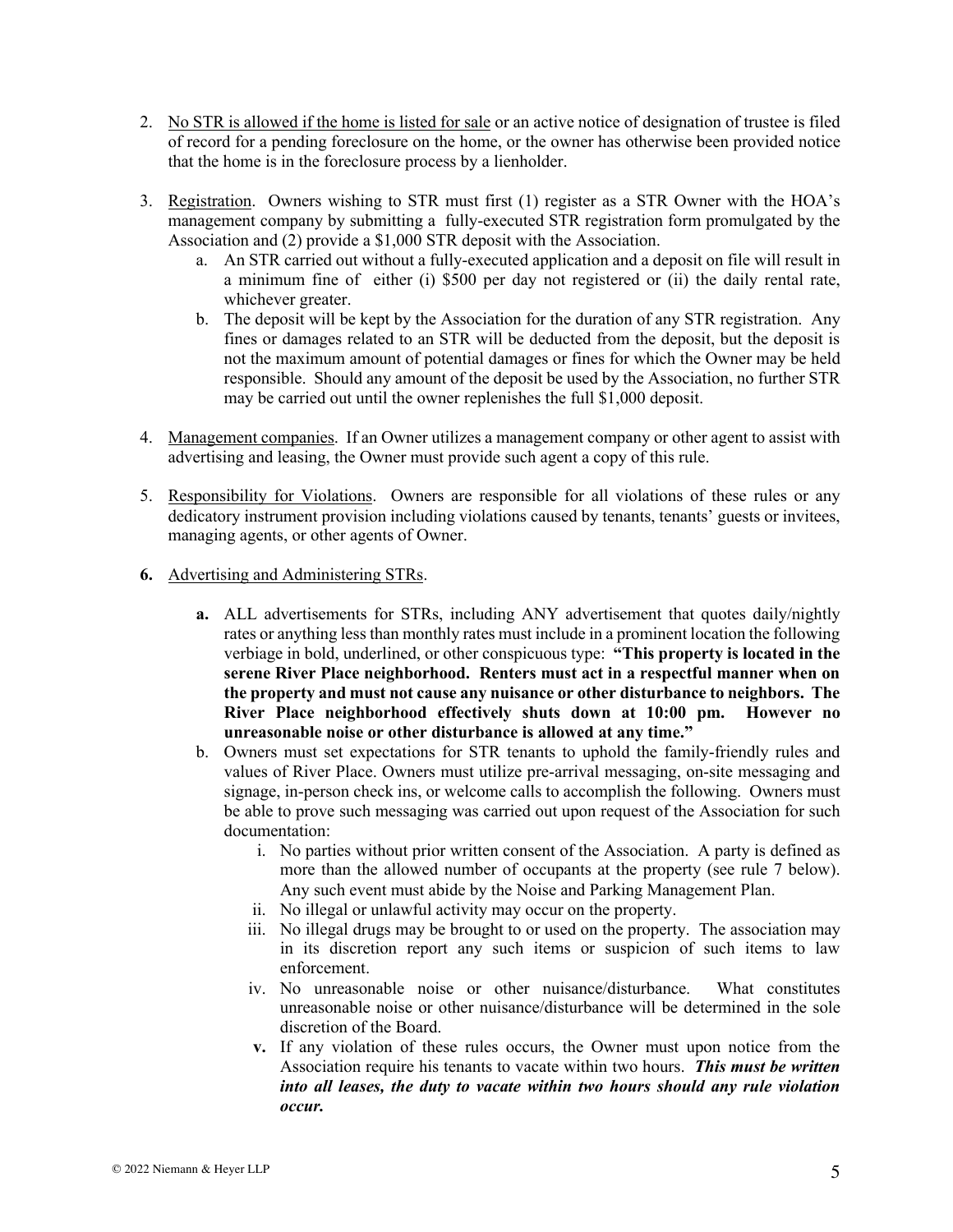*Failure to effectuate a vacate within two hours of notice from the Association of demand to vacate will result in a minimum \$5,000 fine being automatically assessed to the Owner's account.*

- $vi.$  No use for commercial/business purposes  $-$  no corporate gatherings, etc.  $-$  without prior approval from the Association. *Approval must be requested at least 10 days prior to the requested corporate use.*
- 7. Maximum occupancy. The maximum number of guests is two per bedroom<sup>3</sup>. The total number of individuals at the STR property at any time may not exceed two times the number of bedrooms in the home unless a party has been approved by the Association pursuant to these rules.
- 8. Noise and Parking Management Plans**.** Owners must install a noise monitoring system. The system must alert the Owner or the Owner's managing agent if noise exceeds 75 decibels between 10:00 pm and 8:00 am. Owners or their agents must act promptly, within 30 minutes of such threshold being triggered, to address the noise issue. Owners must provide proof of such installation upon request of the Association.

Owners must establish a parking management plan for STRs, to ensure that no vehicles (including cars, vans trailers, buses, golf carts, RVs, motorcycles, trailers or any other vehicle) are parked on the street. Owners must provide proof of such plan upon request of the Association.

Owners plans must include a designated person to receive and respond to calls from the Association or neighbors and the designated persons' phone must be answered 24/7 during all times the home is STR rented. The designated person upon receiving a call must act immediately to attempt to remedy the problem.

9. Fines; General. The Board it its sole discretion may distribution up to 50% of any fine or utilized deposit amount to affected neighbors in the event of violations. The minimum fine for violations of the STR rules is the greater of \$500/day or the daily rental rate. These fines may be automatically levied to the Owner's account in the event of violation; further board action is not required. The Board may in its sole discretion revoke any STR permit for substantial or repeated violations of these STR rules, in which case the Owner may still lease his home but only for a minimum lease term of greater than 30 days.

### **POOL ENCLOSURE FENCING**

- 1. "Pool enclosure" means a fence that:
	- a. surrounds an existing approved water feature including a swimming pool or spa;
	- b. consists of transparent mesh or clear panels set in metal frames;
	- c. is not more than 6' tall at any point; and
	- d. is designed not to be climbable.
- 2. Subject to this rule, owners may install a pool enclosure around a water feature located solely on property wholly owned by the owner.
- 3. All pool enclosures must be black in color absent express approval of alternate color(s) by the architectural reviewing body of the association. The architectural reviewing body may approve an

<sup>3</sup> Exceptions may be made when Federal Fair Housing considerations are appropriate.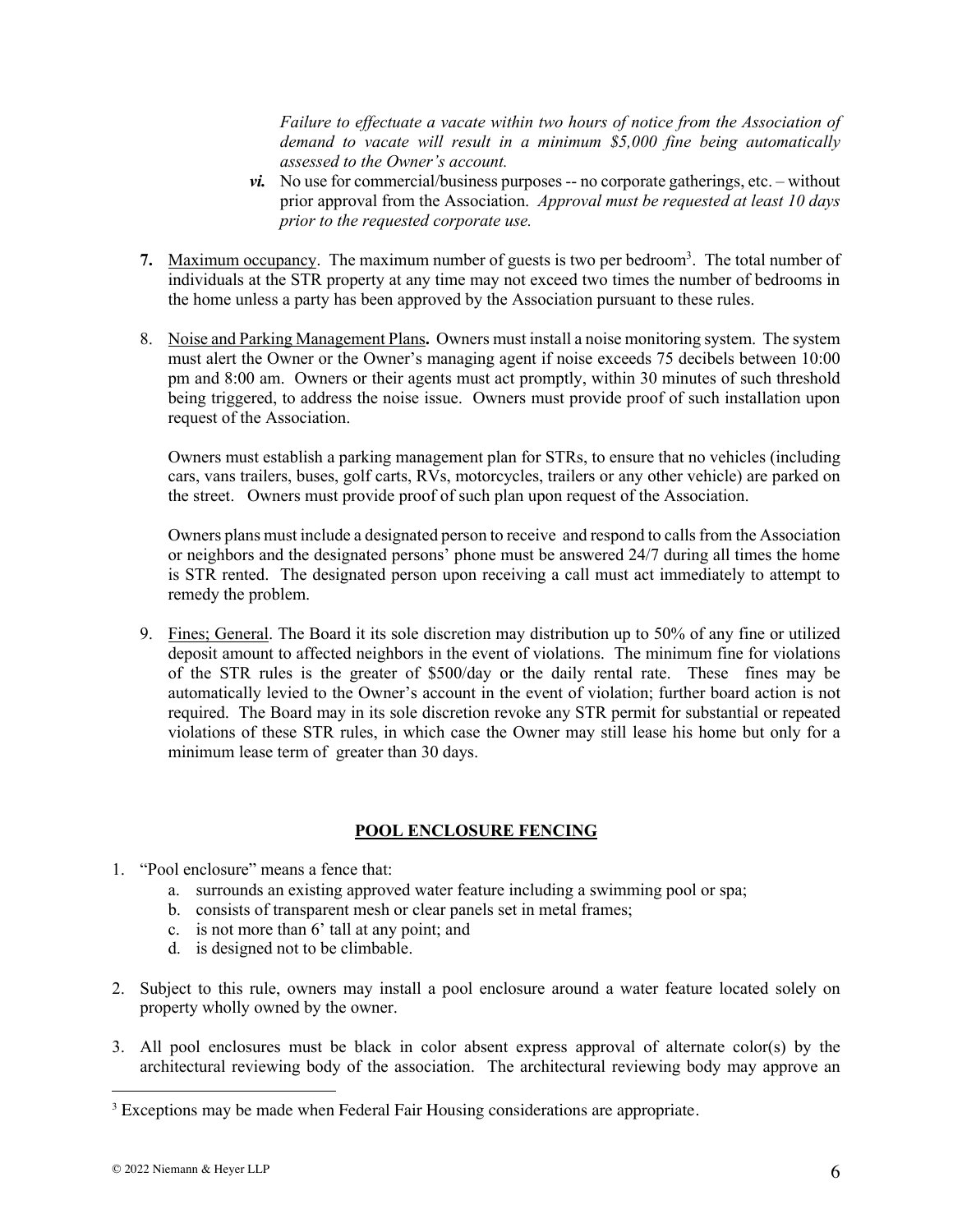alternate color but has no duty to do so.

- 4. All pool enclosures must consist of transparent mesh set in metal frames absent express approval of an alternate construction design by the architectural reviewing body. The architectural reviewing body of the association may approve an alternate construction design but has no duty to do so.
- 5. All pool enclosures must be maintained in a neat and attractive condition.
- 6. All plans for any pool enclosure must first be submitted to the architectural reviewing body for approval and approved by the architectural reviewing body prior to construction. All architectural requirements of the dedicatory instruments shall also apply, except to the extent expressly in conflict with this rule.

## **RELIGIOUS DISPLAYS**

- 1. General. The following rule outlines the restrictions applicable to religious displays in order to permit them while also striving to maintain an aesthetically harmonious and peaceful neighborhood for all neighbors to enjoy. Allowed religious displays are limited to displays motivated by the resident's sincere religious belief<sup>4</sup>.
- 2. Prohibited Items. No religious item(s) displayed may:
	- a. threaten the public health or safety;
	- b. violate a law<sup>5</sup>;
	- c. contain language, graphics, or any display that is patently offensive to a passerby;
	- d. be installed on property owned or maintained by the association;
	- e. be installed on property owned in common by two or more members of the association;
	- f. be located in violation of any applicable building line, right of way, setback, or easement; or
	- g. be attached to a traffic control device, street lamp, fire hydrant, or utility sign, pole, or fixture.
- 3. Parameters. All religious displays must be located within 10' of the dwelling's frontmost building line (i.e. within 10' of the front facade of the dwelling.) Displays may not be located within building setbacks. No portion of the display may extend above the lowest point of the dwelling's front roof line. All displays must be kept in good repair. Displays may not exceed 5' in height x 3' in width x 3' in depth. The number of displays is limited to three. This paragraph 3 shall not apply however to seasonal religious holiday decorations as described in paragraph 4. All displays other than seasonal religious displays must receive prior approval from the association's architectural reviewing body prior to installation, except for up to one display on any exterior door or door frame of the home that is 25 square inches or smaller. For example, and without limitation, no prior permission is required from the association to place a cross, mezuzah, or other similar religious symbol smaller than 25 square inches on the home's front door or door frame. If the dedicatory instruments do not designate an architectural reviewing body (such as an architectural control committee), the approval must be received from the board.
- 4. Seasonal Religious Holiday Decorations. Seasonal religious holiday decorations are temporary decorations commonly associated with a seasonal holiday, such as Christmas or Diwali lighting, Christmas wreaths, and Hanukkah or Kwanzaa seasonal decorations. The Board has the sole discretion to determine what items qualify as Seasonal Religious Holiday Decorations. Unless otherwise provided

<sup>4</sup> Religion relates to faithful devotion to a god or gods or the supernatural. Religious displays are different than signs or other figures related to a cause. For example "Save the Whales" or other movements/causes are not considered religious displays.<br><sup>5</sup> Other than a law prohibiting the display of religious speech. Please note that the First Amendment to the U.S. Const

private organizations like clubs or community associations; the First Amendment protects certain speech from *governmental* restraints.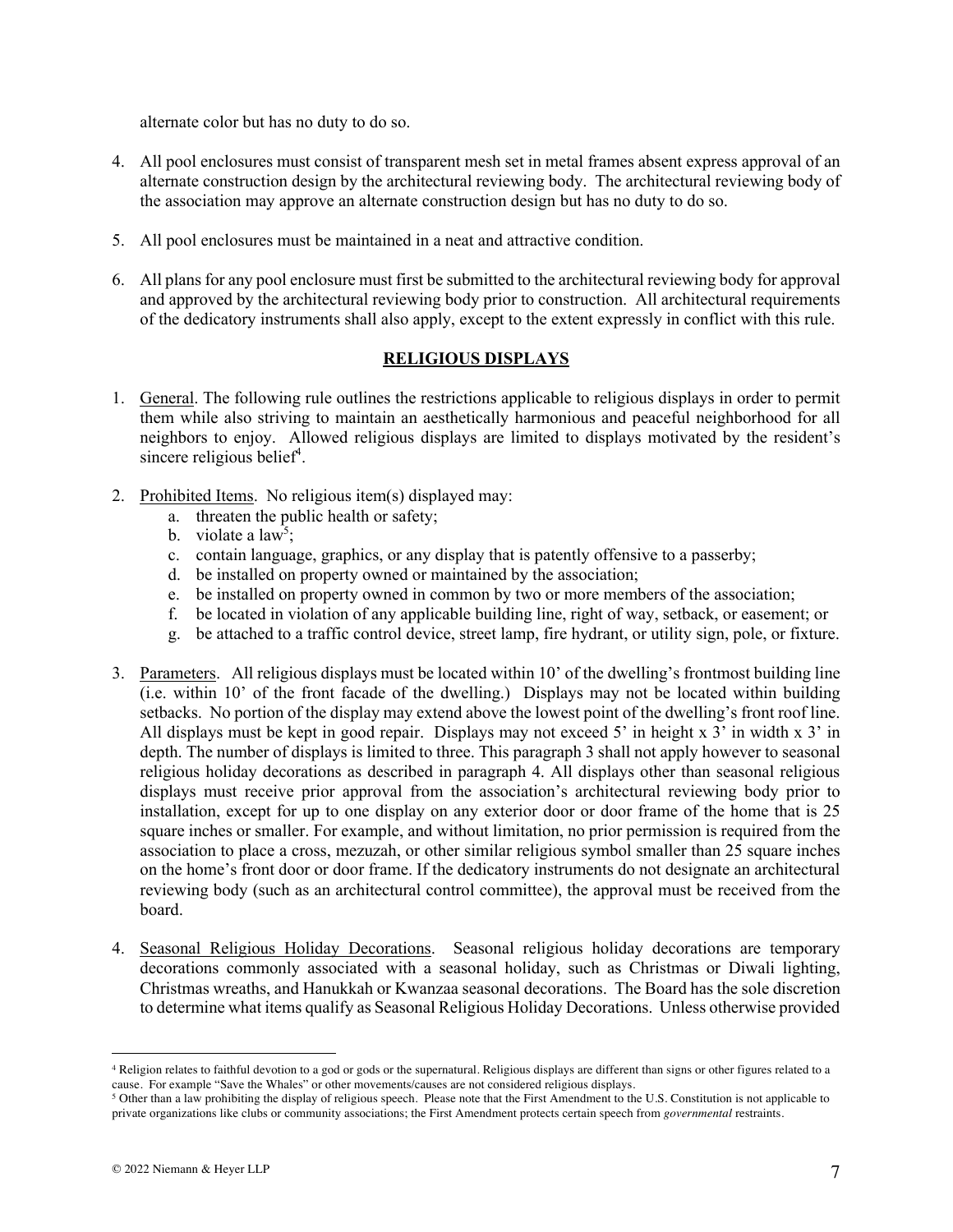by the Declaration, Seasonal Religious Holiday Decorations may be displayed no more than 30 days before and no more than 21 days after the holiday in question.

- 5. Other displays. Non-religious displays are governed by other applicable governing document provisions.
- 6. Removal. The Association may remove or cause to be removed any item in violation of the terms and provisions of this policy.

### **SECURITY MEASURES**

- 1. General. The following rule outlines the restrictions applicable to security measures in order to permit them while also striving to maintain an aesthetically harmonious and peaceful neighbor for all neighbors to enjoy. "Security measure" means any improvement designed to prevent criminals' access to the home or criminal acts involving the home. In the event of a question as to whether a requested installation is a security measure, the answer will be determined by the board in its sole reasonable discretion.
- 2. Cameras. Owners may not place cameras in any area other than their own lot. For example, owners may not install cameras in any common area of the association. All cameras must be mounted on the owner's home<sup>6</sup>, may not extend above the lowest portion of the roof line and may not extend from the façade of the home more than 2'. Cameras must be oriented so as to capture as little of a neighbor's property as reasonably possible<sup>7</sup>.
- 3. Perimeter fencing. Perimeter fencing when used in this Section means any ground-mounted fence or portion thereof that is installed on near a boundary line of the lot and that is installed in a contiguous manner around the entirety of the lot boundaries. Perimeter fencing does not include ornamental fencing. Ornamental fencing is defined as any fencing of which any portion thereof is less than 48" in height. A gate in a fence is part of the fence for all purposes considered. Except to the extent expressly provided in other dedicatory instruments, the association may prohibit any fencing other than perimeter fencing. All fencing including perimeter fencing must receive prior written approval from the association's architectural review body. With regard to fencing adjacent to a street, alley, or other through-way, the association may require a particular setback so as to maintain a more uniform aesthetic.

Unless otherwise approved in writing by the architectural reviewing body, all security fencing in the front yard (any portion of fencing in line with or in front of the front-most building line of the home) must consist of ornamental wrought iron or metal fencing, all portions of such fencing must be black in color, and must have the following specifications: pickets 1.75" square; rails 1.5" square; standard posts 2.5" square; picket spacing of at least 3" and not more than 4"; post spacing at least 8' on center; height of between 48" and 60"; no ornamentation (for example no picket tops or rail tops); no slats, planks, or other solid material.

4. Parameters; Plans and specifications. Prior to installation of any security measure, owners must submit plans and specifications including dimensions, colors, materials, and proposed location on the owner's lot, scaled in relation to all boundary lines and other improvements on the lot. Plans must be submitted to the association's architectural review body, and owners must receive prior written approval prior to installation of any improvements. All proposed installations must be of a type, including materials,

<sup>6</sup> For example cameras may not be mounted on a pole in the yard.

<sup>7</sup> For example Ring-type doorbell cameras often incidentally capture portions of properties across the street. This is not disallowed. .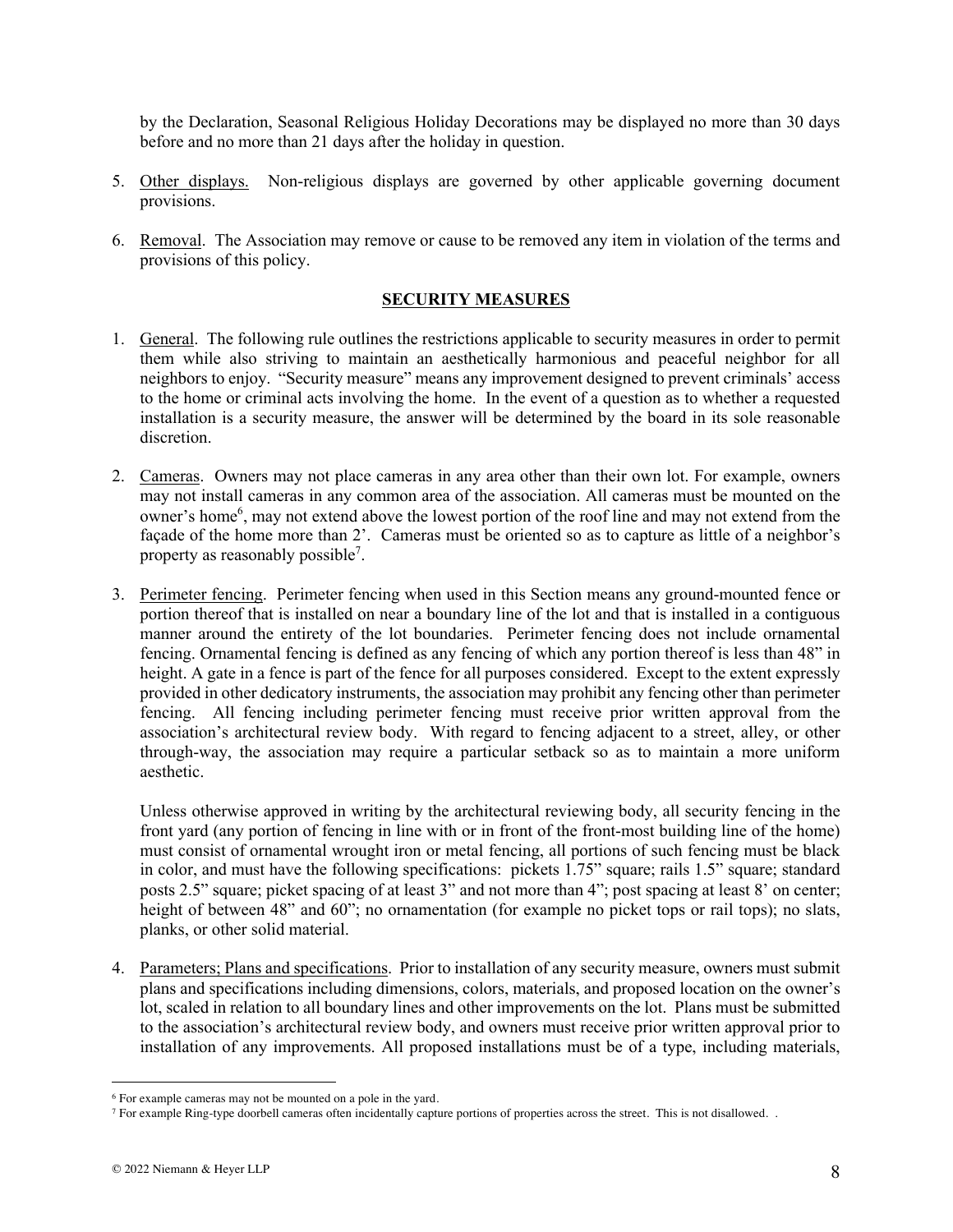color, design, and location, approved by the architectural reviewing body. The architectural reviewing body may require or prohibit the use of specific materials, colors, and designs and may require a specific location(s) for the security measure. If the dedicatory instruments do not designate an architectural reviewing body (such as an architectural control committee) the approval must be received from the board.)

#### **BID PROTOCOL FOR PROJECTS EXCEEDING \$50,000**

In the event that the association proposes to contract for services that contemplate more than \$50,000 in expenditures in a single contract scope of work<sup>8</sup>, the association will solicit bids or proposals in accordance with the provisions of this Section. The board or manager acting on behalf of the board shall use good faith effort to obtain at least three bids<sup>9</sup> for the project based on a consistent scope of work presented to the would-be bidders. The board will review any bids and make a final decision on to whom to award the contract. Among the factors the board may consider in its discretion when making its decision are: experience, reputation, pricing, past dealings, availability, warranties offered, ongoing warranties, and any other factor that the board in its reasonable discretion considers relevant. The board and manager will be deemed to have used good faith effort to obtain three bids if an agent of the association has submitted a bid request to at least three vendors and given each vendor at least seven days to submit a bid or proposal. Notwithstanding, multiple bids need not be solicited if after good faith efforts multiple service providers cannot be found, or using a different service provider would void one or more warranties.

#### **TRANSFER FEES**

Transfer Fees. In addition to fees for issuance of a resale certificate and any updates or re-issuance of the resale certificate pursuant to Texas Property Code Ch. 207, transfer fees are due upon the sale of any property in accordance with the then-current fee schedule, including any fee charged by the Association's managing agent associated with a transfer of property. It is the owner/seller's responsibility to determine the then-current fees. Transfer fees not paid at or before closing are the responsibility of the purchasing owner and will be assessed to the owner's account accordingly. The association may require payment in advance for issuance of any resale certificate or other transfer-related documentation.

If a resale certificate is not requested and a transfer occurs, all fees associated with the transfer, including association record update fees will be the responsibility of the new owner and may be assessed to the unit's account at the time the transfer becomes known. These fees will be set according to the then-current fee schedule of the association or its managing agent, and may be equivalent to the resale certificate fee or in any other amount<sup>10</sup>.

#### **COLLECTION PROTOCOL**

The Board of the Association is charged with overseeing the administration of the Association, including but not limited to the collection of assessments and other charges from the members. Late fees and collection costs may be charged for unpaid amounts. The Association has engaged the services of a professional association management company (including all agents of management company, "Manager") to perform day-to-day administrative tasks on behalf of the Association and may or has engaged a law firm

<sup>8</sup> This protocol is n/a for example to a contract payable monthly which over a number of months or years may eventually result in \$50,000 or more in expenditures.

<sup>&</sup>lt;sup>9</sup> But recognizing that it is not feasible to obtain bids from parties who choose not to bid, is not required to obtain three bids and is only required to make good faith effort to attempt to do so.

 $10$  To the extent of any conflict with any prior transfer fee rule terms, the language of this rule supersedes.